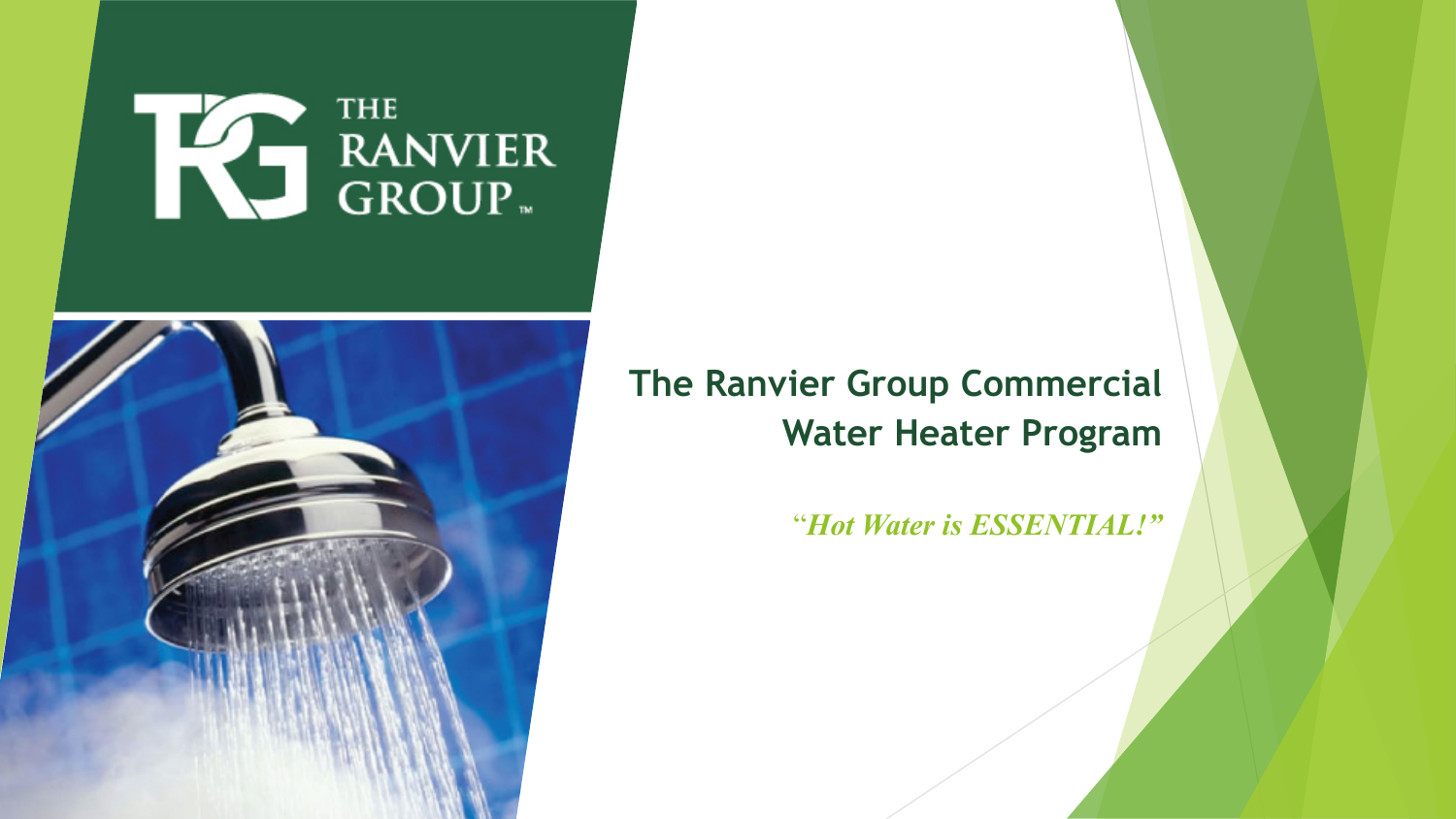## **Program Topics**



#### **Product Support**

Technical and Installation Support for water heaters and related equipment.

#### **Water Heater Availability**

篇

Supports local wholesale distributors to insure commonly used commercial tank type, tankless, and boilers are in stock.

#### **Service Parts Availability**

24/7 Availability on common replacement parts for commercial water heaters.

#### **Engineered Solutions**

Product Selection **Product Sizing** Usage and Flow Analysis Whole mechanical room solutions (pumps, mixing valves, expansion tanks, etc.)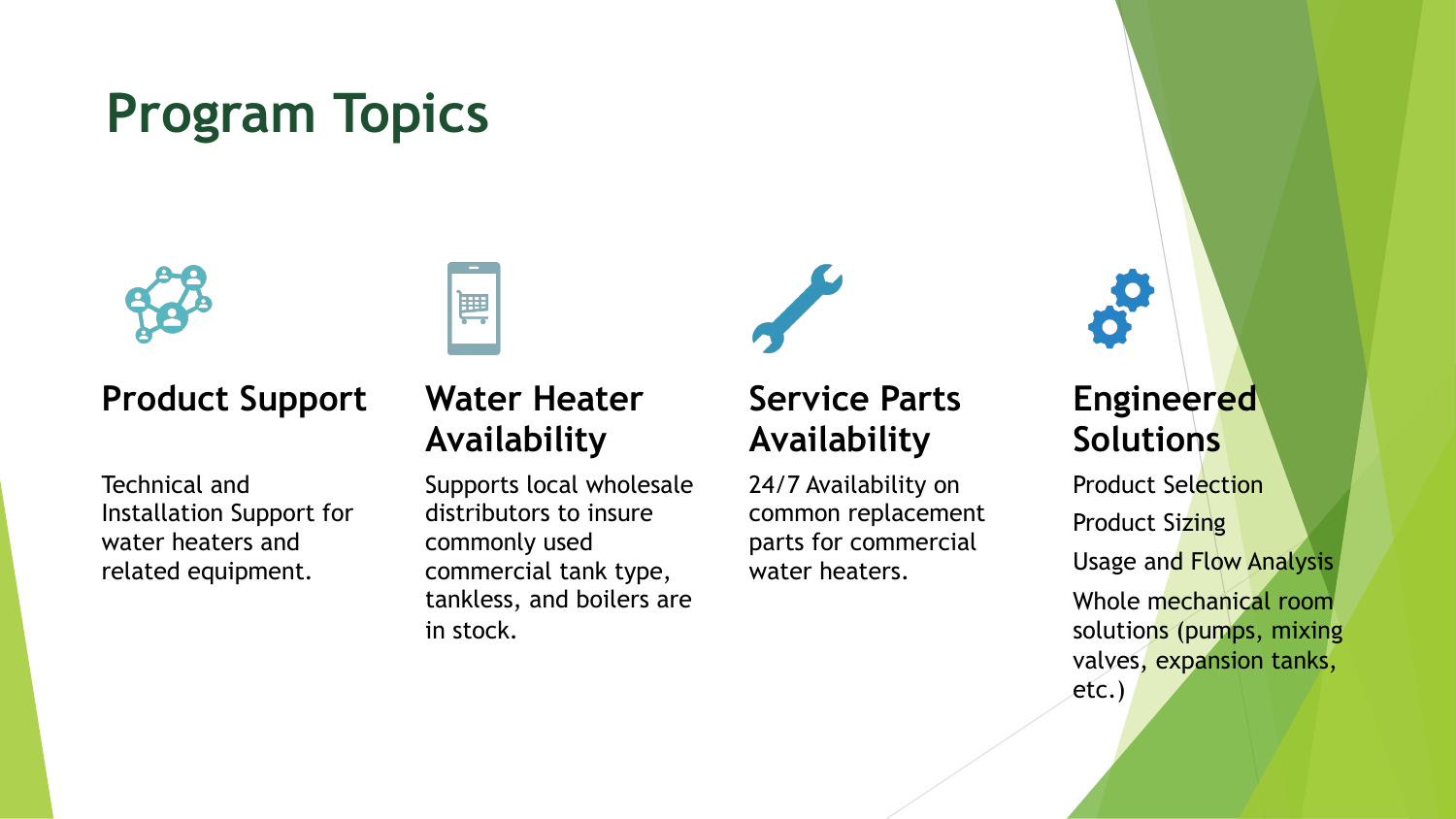### **Product Support Details**









25+ YEARS EXPERIENCE **WITH** INSTALLING, SERVICING, AND MAINTAINING BOILERS AND WATER HEATING RELATED EQUIPMENT.

10+ YEARS WORKING FOR A.O. SMITH AS A **COMMERCIAL TECHNICAL** SUPPORT SPECIALIST, AND FIELD SERVICE ENGINEER.

JOB SITE VISITS/ EVALUATIONS FOR PROBLEMATIC EQUIPMENT

OVER THE PHONE TROUBLESHOOTING **ASSISTANCE** 

TOOLS AND EXPERIENCE TO ASSIST YOU WITH GETTING YOUR CUSTOMER BACK IN HOT WATER.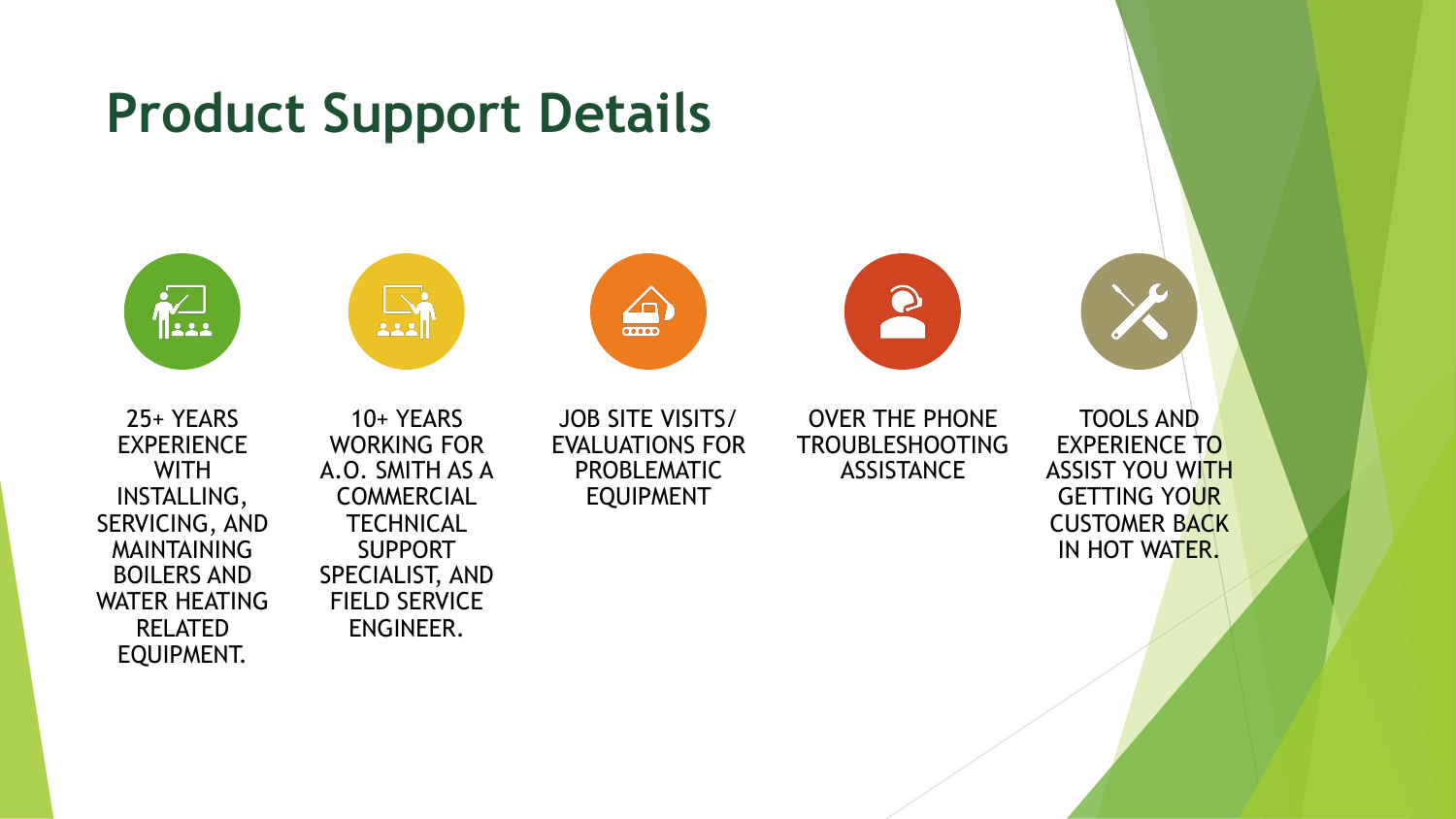

## 篇

**Service Parts Availability Details**



Commonly replaced parts for a wide variety of water heaters will be stocked to reduce downtime.

Troubleshooting assistance so that you get the right part the first time.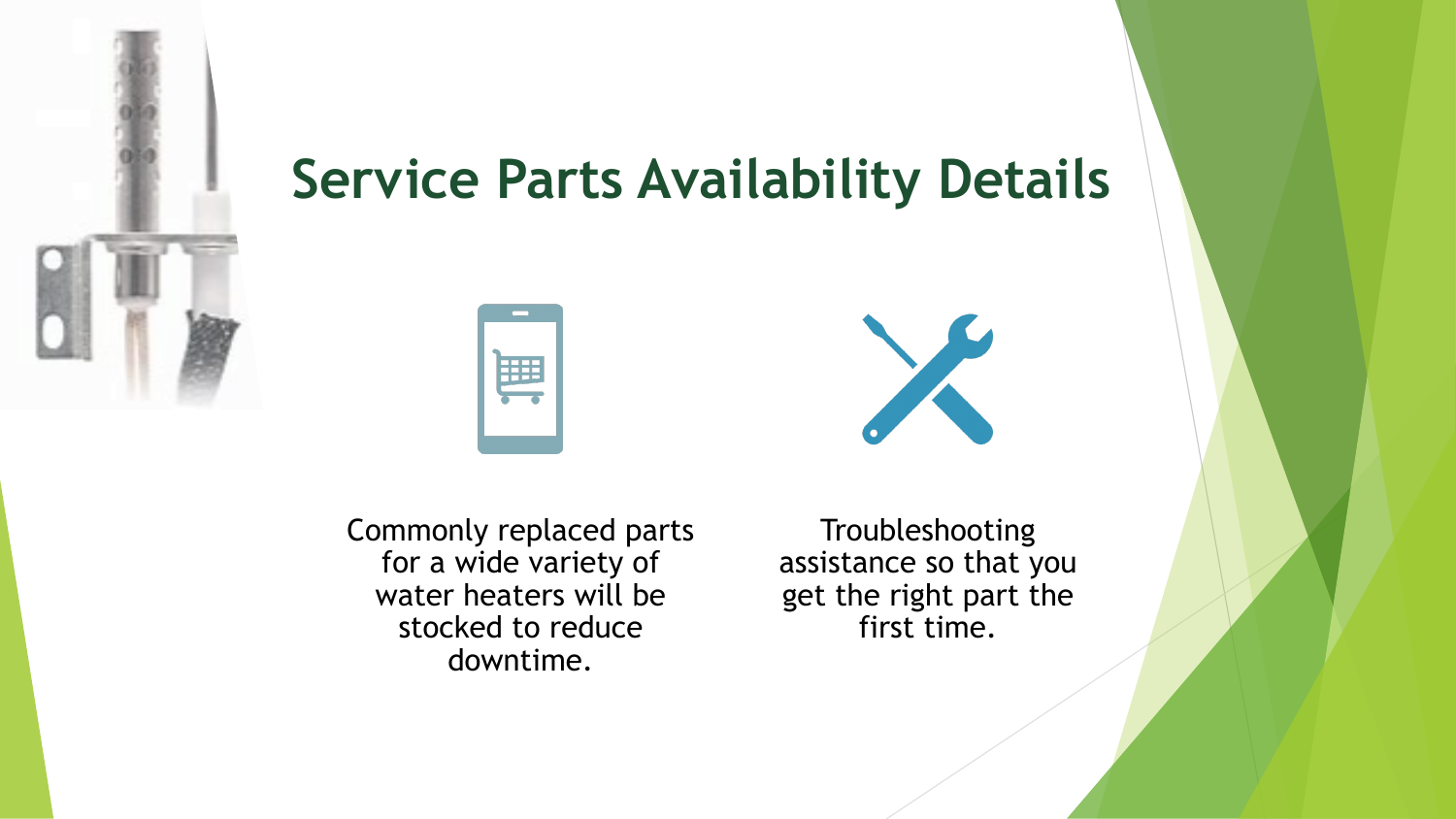## **Commonly Stocked Parts**

- **Igniters**
- u **Flames Sensors**
- **Ignition Transformer**
- **Igniter Wire**
- **Gas Valves (Natural & LP)**
- **Blower (with gaskets)**
- **Burner (with gaskets)**
- **Display**
- **Power Supply Boards**
- **Central Control Boards**
- **Temperature Probes**
- **Thermostats**
- **Pilot Assemblies**

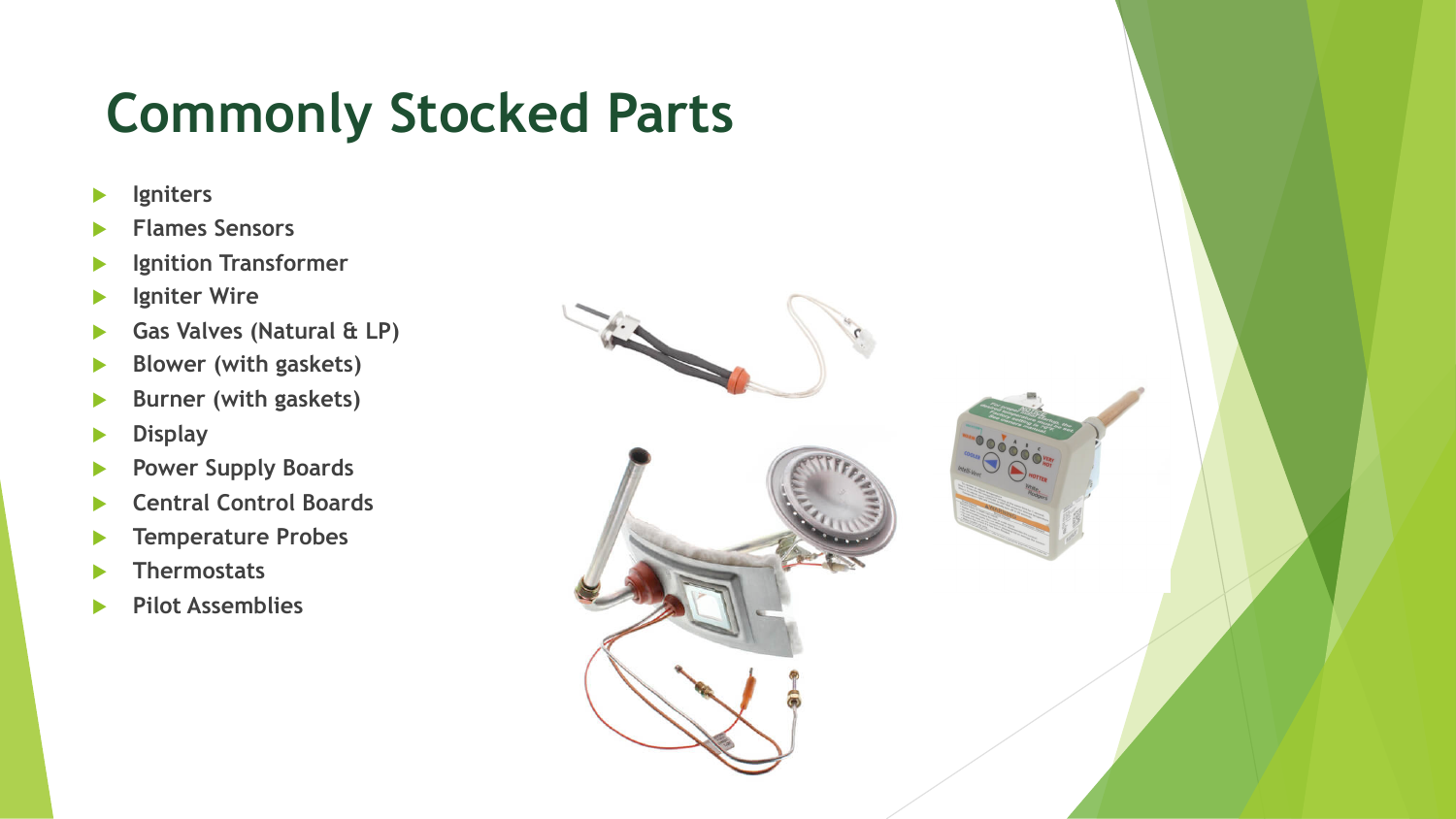

## **Engineered Solution Details**



Data logging equipment to identify hot water usage.



Jobsite evaluations to help identify deficiencies.